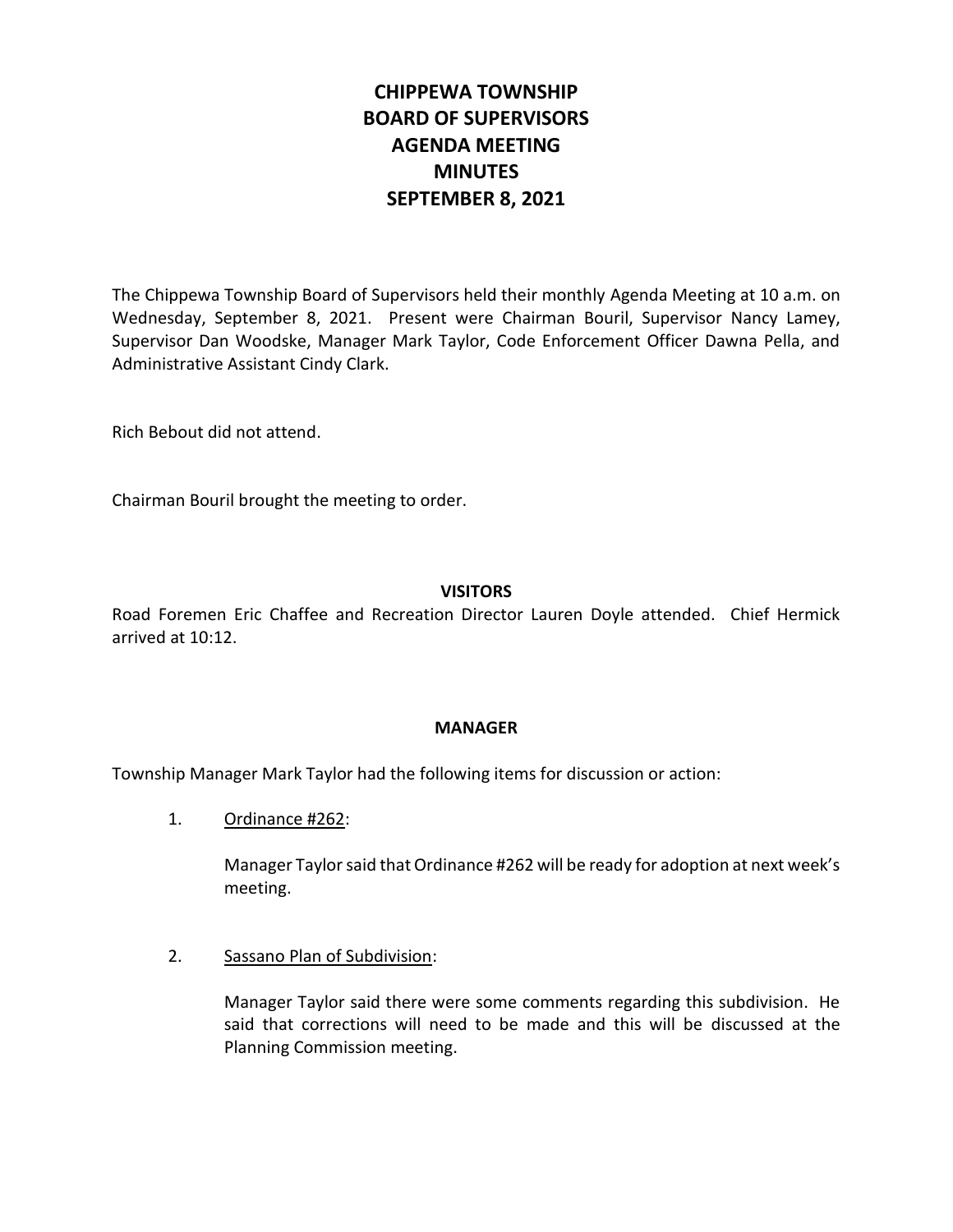# 3. Letter of Intent for Full-time Employment:

Manager Taylor said that Bill Early will be retiring at the end of October so a letter of intent for full-time employment has been written for Colton Kendall. He scored the highest and the manager said he has done a good job working as an officer for the Township. It was noted that we are losing many part-time officers to other departments. Supervisor Woodske said some departments are taking on the cost of the academy. There was some discussion regarding hiring and retention of police officers.

# 4. 2022 Budget:

Manager Taylor said is starting to meet with department heads to go over everything and put the budget together He hopes to have the budget done by November.

## 5. Department Reports:

# A. Police:

Chief Hermick said that there is a shortage of law enforcement officers nationwide. He said several may leave the Township and he would like to see us retain dedicated officers. He feels using the letter-of-intent will help the situation. A discussion regarding police followed.

## B. Street:

Eric Chaffee said that the road crew will be sealing next week, weather permitting.